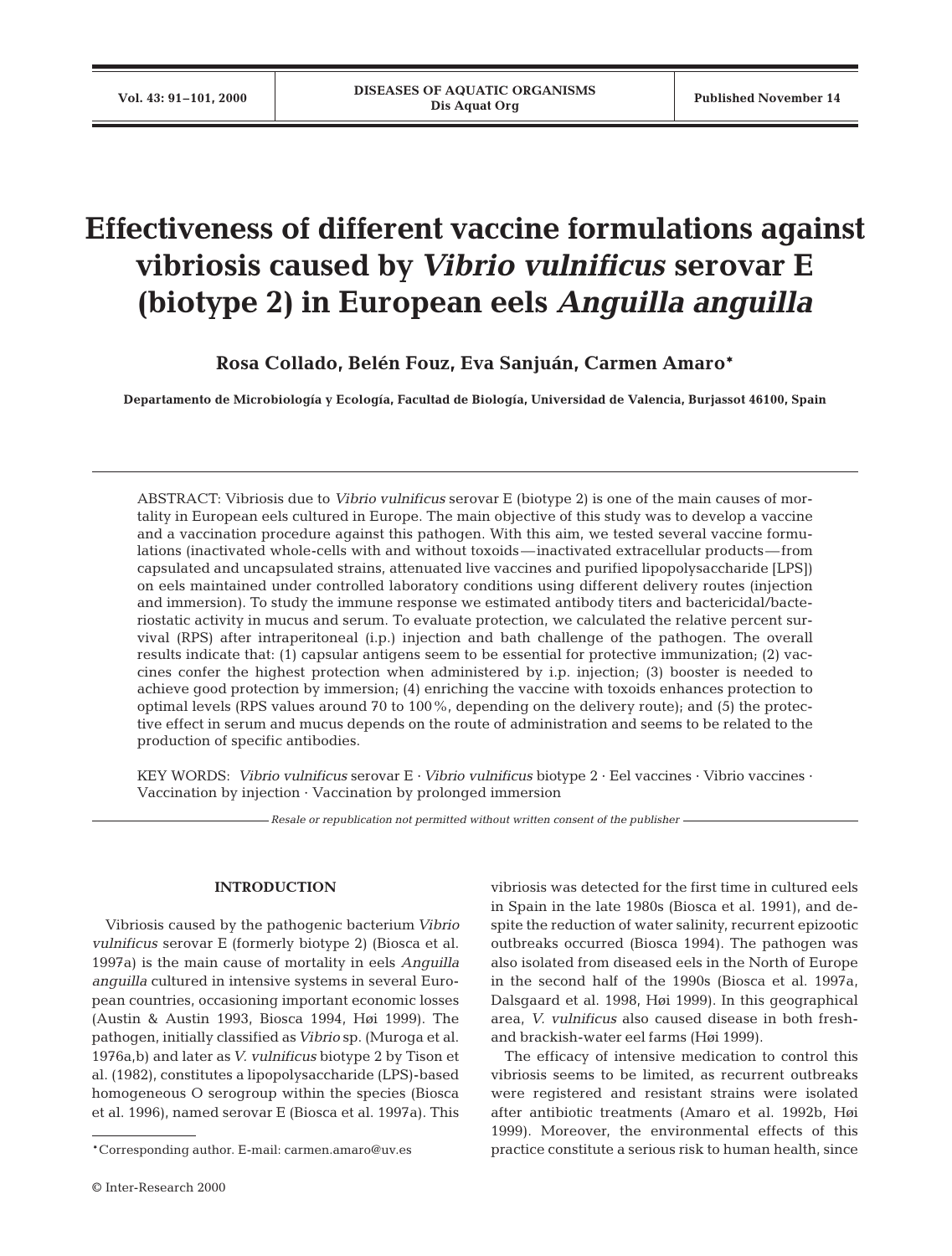*Vibrio vulnificus* serovar E is an opportunistic human pathogen (Amaro & Biosca 1996) which is able to survive and spread infection through water (Amaro et al. 1995).

To make eel culture profitable, in both brackish and fresh water, alternative strategies are needed to solve the problem, and should focus mainly on preventative measures. The use of vaccines in aquaculture has been shown to successfully protect fish against bacterial diseases, such as vibriosis (caused by *Listonella anguillarum* [formerly*Vibrio anguillarum*] and*V. ordalii*), edwardsiellosis, furunculosis, streptococcosis and pasteurellosis (Song et al. 1982, Austin 1983, Larsen 1988, Smith 1988, Dec et al. 1990, Roogers & Xu 1992, Magariños et al. 1994, Quentel & Ogier de Baulny 1995, Toranzo et al. 1995, Romalde et al. 1996, Gravningen et al. 1998). In particular, the success achieved in immunization against other vibrioses (Smith 1988) suggests that the best solution would be an effective vaccine against *V. vulnificus*. Although numerous vaccines against other vibrioses have been developed and licensed to date, no vaccine against *V. vulnificus* serovar E is available at present. The main objective of this study was to develop a vaccine and a vaccination procedure against this pathogen. With this aim, we tested several vaccine formulations on eels maintained under controlled laboratory conditions using different delivery routes (injection and immersion). From our previous results we knew that capsule, LPS and toxins of *V. vulnificus* serovar E are essential for eel virulence, and that this bacterium is an extracellular pathogen which can survive and multiply in blood (Biosca et al. 1993b, Amaro at al. 1994, Biosca & Amaro 1996, Amaro et al. 1997). Thus, we chose 2 strains, capsulated and uncapsulated, and prepared (1) bacterins inactivated by formalin or formalin and heating and supplemented or not with toxoids, (2) an attenuated live vaccine, and (3) an LPS-based vaccine. Since in higher vertebrates the main protective immune response against extracellular bacteria is the humoral one (Gotschlich 1993), we tested this response by measuring the antibody titers and studying the bactericidal/bacteriostatic effect of serum and skin mucus. The efficacy of the vaccines was assayed by calculating the relative percent survival (RPS) after intraperitoneal (i.p.) and bath challenges with the homologous pathogen. Finally, we performed dot blot assays with serum samples of vaccinated eels to identify which antigens induce protective immunity.

# **MATERIALS AND METHODS**

**Bacterial strains.** The selected*Vibrio vulnificus* strains and their characteristics are shown in Table 1. The strain NCIMB 2137 was originally isolated from Japanese eel *Anguilla japonica* and was received as a pure culture of translucent colonies. This strain seems to be constitutively translucent since it does not revert to the opaque morphology (Biosca et al. 1993b). The strain E86 (Spanish Collection of Type Cultures, CECT, 4604) was originally isolated from European eel as a pure culture of opaque colonies (o). The translucent variant (t) of this strain was obtained in the laboratory by using the methodology described by Biosca et al. (1993a). Strains E109 (CECT 4606), of *V. vulnificus* biotype 1, and HB-101, of *Escherichia coli*, were used in dot blot assays. Strain CECT 4606 was originally isolated from the surface of healthy European eel. All strains were routinely cultured in Tryptic Soy Agar (Oxoid) supplemented with 0.5% Na Cl (TSA-1) for 24 h at 25°C. Frozen stocks were maintained at –80°C in marine broth 2216 (Difco Laboratories) containing 15% (v/v) glycerol.

**Vaccine preparation.** The different vaccine formulations are listed in Table 2. To prepare whole-cell bacterins (WCB), opaque (WCBo) and translucent (WCBt) cells of strain CECT 4604 were recovered from TSA-1 plates with sterile phosphate-buffered saline (pH 7) containing 1% NaCl (wt/v) (PBS-1) after incubation for 24 h at 25°C. Then, cells were inactivated by adding 1% (v/v) formalin without (WCBF) or with subsequent

Table 1. Origin, colony type and degree of virulence for eel of *Vibrio vulnificus* strains used in this study. i.p.: intraperitoneal injection; o: opaque; t: translucent

| Strain                     | Serovar | Colony       | Origin                | $LD_{50}$ for eel <sup>a</sup> |                     |
|----------------------------|---------|--------------|-----------------------|--------------------------------|---------------------|
|                            |         | type         |                       | 1.p.                           | Immersion           |
| CECT 4604 (o) <sup>b</sup> | Е       | $\mathbf{O}$ | Diseased European eel | $1.6 \times 10^{1}$            | $8.0 \times 10^{5}$ |
| CECT 4604 (t) <sup>b</sup> | Е       |              | Diseased European eel | $9.2 \times 10^{3}$            | $>10^8$             |
| NCIMB 2137                 | Е       |              | Diseased Japanese eel | $7.3 \times 10^{3}$            | $>10^8$             |
| <b>CECT 4606</b>           | Non-E   | $\mathbf{O}$ | Healthy European eel  | $>10^8$                        | $>10^8$             |

<sup>a</sup>Degree of virulence is expressed as mean lethal dose (LD<sub>50</sub>) in colony forming units (cfu) fish<sup>-1</sup> (i.p.) or cfu ml<sup>-1</sup> (immersion). Infective trials were carried out by i.p. injection and prolonged immersion (1 h), maintaining fish in water at 0.5% salinity and 25°C

**bCECT**, Spanish Collection of Type Cultures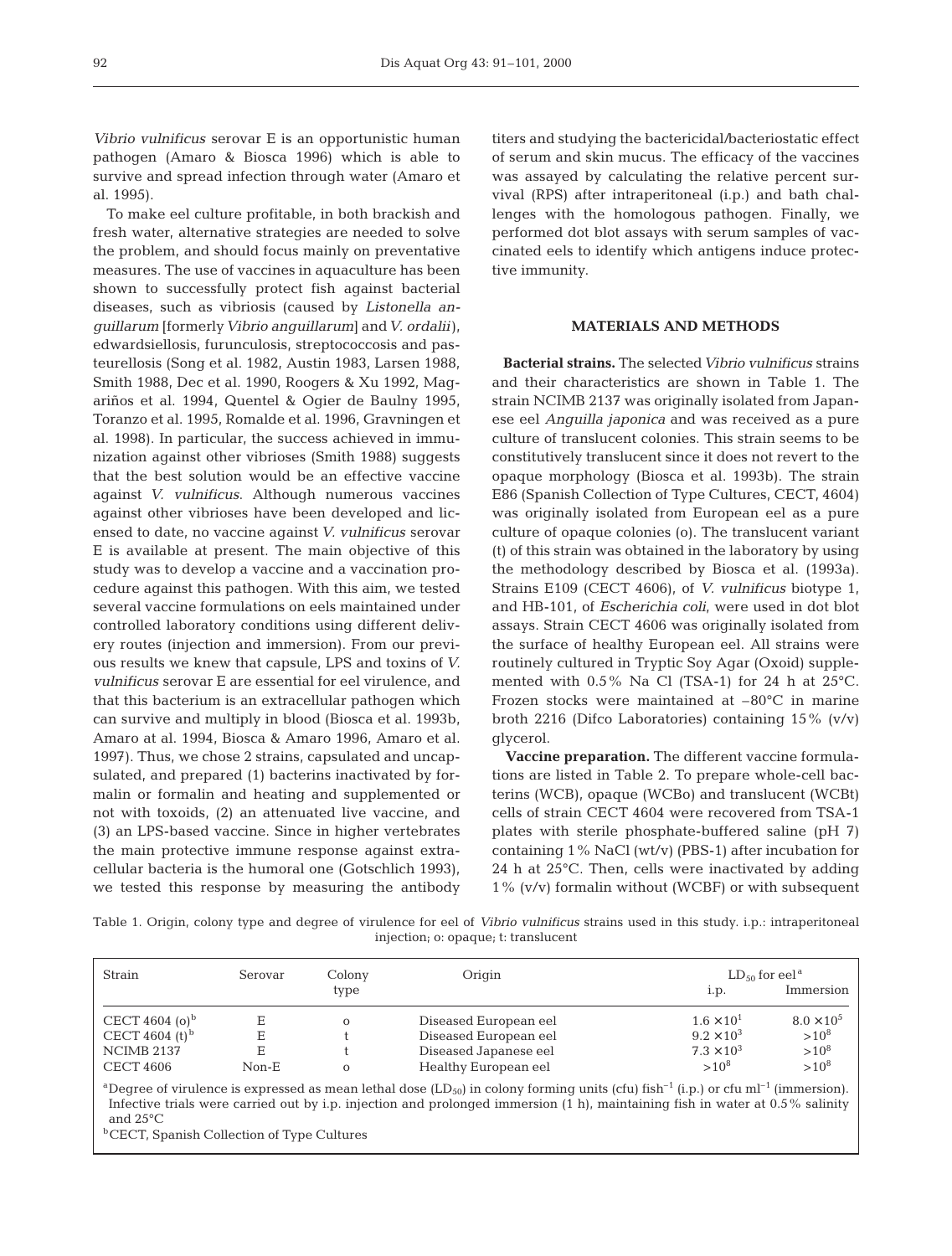| Type of vaccine                                                                                                                                                                                           | Components                                               | Inactivation procedure                    | Vaccination procedure  |  |
|-----------------------------------------------------------------------------------------------------------------------------------------------------------------------------------------------------------|----------------------------------------------------------|-------------------------------------------|------------------------|--|
| Whole-cell<br>bacterin (WCB)                                                                                                                                                                              | Opaque cells of CECT 4604 strain,<br>CECT 4604 (o)       | Formalin<br>(WCBFo, WCBFt)                | <i>i.p.</i> injection  |  |
|                                                                                                                                                                                                           | Translucent cells of CECT 4604 strain,<br>CECT 4604 (t)  | Formalin plus heating<br>(WCBHo, WCBHt)   | Immersion <sup>b</sup> |  |
| Toxoid-enriched<br>bacterin (TWCB)                                                                                                                                                                        | Cells and ECPs of CECT 4604<br>(o) strain $^{\rm a}$     | Formalin plus heating<br>(TWCBHo, TWCBHt) | <i>i.p.</i> injection  |  |
|                                                                                                                                                                                                           | Cells and ECPs of CECT 4604<br>$(t)$ strain <sup>a</sup> |                                           | Immersion              |  |
| Virulence-attenuated<br>live cells vaccine (LCV)                                                                                                                                                          | Cells of NCIMB 2137 strain                               | None                                      | Immersion              |  |
| LPS-based vaccine (LPSV)                                                                                                                                                                                  | Purified LPS from CECT 4604<br>strain <sup>a</sup>       | None                                      | <i>i.p.</i> injection  |  |
| <sup>a</sup> Vaccine was administered with Freund's complete adjuvant $(v/v)$ by i.p. injection<br><sup>b</sup> Vaccine was administered by prolonged immersion (1 h in water at 0.5% salinity and 25 °C) |                                                          |                                           |                        |  |

Table 2. Summary of *Vibrio vulnificus* serovar E vaccine formulations and vaccination procedures used in this study. i.p.: intraperitoneal

heating (60°C for 30 min) (WCBH). Inactivated cells were washed (centrifugation at  $12\,000 \times q$  for 20 min at 4°C) and finally resuspended in PBS-1 at a concentration of  $8 \pm 0.5 \times 10^9$  cells ml<sup>-1</sup> (absorbance at 600 nm of 0.75). The final concentration of formalin in readyto-use vaccine was 0.3%.

The vaccine enriched with toxoids (TWCBH) was prepared by supplementing the WCBH with inactivated extracellular products (ECPs) from the strain CECT 4604, previously obtained using the cellophane plate technique of Liu (1957) with slight modifications (Amaro et al. 1992b). ECPs protein concentration was determined following Bradford's method (1976) with the Biorad reagent (Biorad Laboratories), using bovine serum albumin (Sigma) as the standard. The inactivation of ECPs was performed by heating (80°C for 15 min). Formalin-killed cells were collected by centrifugation  $(12000 \times g$  for 20 min at  $4^{\circ}$ C) and resuspended in inactivated ECPs at a final concentration of 8  $\pm 0.5 \times$  $10<sup>9</sup>$  cells ml<sup>-1</sup>. The final protein concentration in the vaccine was standardized to  $0.3 \text{ mg} \text{ ml}^{-1}$ .

For vaccination trials with virulence-attenuated livecell vaccine (LCV), 18 h cultures in Tryptic Soy Broth (Oxoid) supplemented with 0.5% NaCl (TSB-1) of NCIMB 2137 strain (waterborne non virulent for eels [Amaro et al. 1995]) were used as immunogens. The concentration in the vaccination bath was about 1.0  $\times$  $10^7$  cfu ml<sup>-1</sup>.

To prepare LPS vaccine, crude LPS from strain CECT 4604 was obtained from outer membrane fractions following the procedure developed by Filip et al. (1973) and modified by Amaro et al. (1992a). The presence of the endotoxin and the whole O-side chain was investigated by SDS-polyacrylamide gel electrophoresis (SDS-PAGE) and immunostaining according to Amaro et al. (1992a). Samples of crude LPS were electrophoretically analyzed to test if they contain lipid A, and, finally, the cell fraction was resuspended in PBS-1 at a concentration of  $2 \text{ mg m}^{-1}$  and frozen at  $-80^{\circ}$ C until use.

**Quality control tests.** Prior to vaccination, the sterility of inactivated whole-cell vaccines was confirmed by the absence of bacterial growth after the inoculation of the prepared bacterin in TSB-1 with 0.1 ml aliquots (ratio1:9) and its incubation at 28°C for 1 wk. The lack of toxicity for eels was also evaluated by either i.p. injection (0.1 ml aliquots) or immersion in a bath of concentrated vaccine. The absence of remaining enzymatic activity after inactivation of ECPs was confirmed by means of the API ZYM system (Bio Merieux) according to the manufacturer's recommendations.

**Fish.** Elvers weighing an average of 8 to 10 g, without a previous history of disease, were used. With only one exception (see Table 3), groups of 40 fish were used for each single experiment. Fish were fed on commercial diet during the experiments. Water salinity was 0.5% and temperature ranged from 25 to 28°C.

**Vaccination procedure.** Immunization experiments with WCB and TWCB vaccines were carried out following 2 methods: (1) i.p. injection of 0.1 ml of the vaccine (diluted to a concentration of  $1 \times 10^7$  cells ml<sup>-1</sup>) per fish which, in the case of vaccines prepared with ECPs, contained Freund's complete adjuvant (FCA) (v/v) (Difco), and (2) direct immersion of the fish for 1 h in a bath containing the vaccine diluted to a concentration of about  $1 \times 10^7$  cells ml<sup>-1</sup> at a constant temperature of 26 ± 1°C (Horne & Ellis 1988). Two doses of vaccine were given by injection at 12 d intervals (Song et al. 1982). Two and 3 (booster effect) doses of vaccine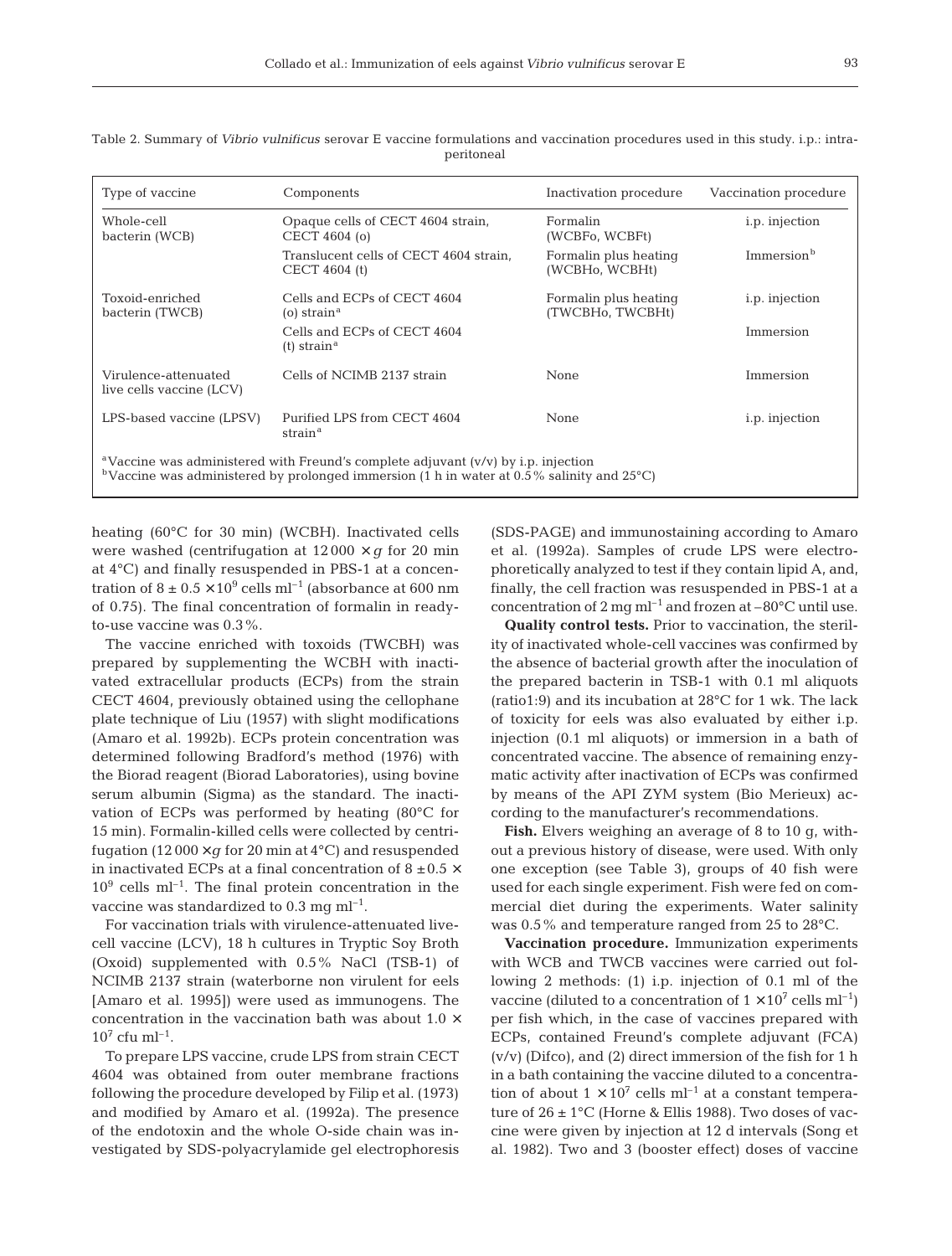Table 3. Protection of eels *Anguilla anguilla* against *Vibrio vulnificus* serovar E after vaccination by intraperitoneal (i.p.) injection with various *V. vulnificus* vaccines. RPS: relative percent of survival

| Type of<br>vaccine <sup>a</sup> | No.<br>fish <sup>b</sup> | Mortality<br>$i.p.^c/bath^d$ | <b>RPS</b><br>i.p. <sup>e</sup> /bath <sup>f</sup> | Significance<br>i.p.9/bath <sup>h</sup> |
|---------------------------------|--------------------------|------------------------------|----------------------------------------------------|-----------------------------------------|
| WCBFo                           | 40                       | 20/0                         | 79.6/100                                           | $+/-$                                   |
| <b>WCBFt</b>                    | 40                       | 44.4/10                      | 54.9/86.1                                          | $+/-$                                   |
| <b>WCBHo</b>                    | 40                       | 25/0                         | 74.6/100                                           | $+/-$                                   |
| <b>WCBHt</b>                    | 40                       | 46.5/11.1                    | 25.5/84.6                                          | $+/-$                                   |
| <b>TWCBHo</b>                   | 40                       | 4.5/0                        | 92.7/100                                           | $+/-$                                   |
| <b>TWCBHt</b>                   | 40                       | 49.9/0                       | 49.2/100                                           | $+/-$                                   |
| <b>LPSV</b>                     | 30                       | 60.8/35.7                    | 2.72/11.4                                          | $-/-$                                   |
| Control (PBS-1)                 | 40                       | 98.5/72.2                    | ND                                                 | ND                                      |
| Control                         | 40                       | 62.5/40.3                    | <b>ND</b>                                          | ND                                      |
| $(PBS-1 + FCA)$                 |                          |                              |                                                    |                                         |

aVaccine formulations: see Table 2

**b**Number of vaccinated fish per group

- <sup>c</sup>Mean percentage of mortality after virulence challenge by i.p. injection
- <sup>d</sup>Mean percentage of mortality after virulence challenge by immersion
- eRPS between vaccinated and nonvaccinated fish challenged by i.p. injection
- <sup>f</sup> RPS between vaccinated and nonvaccinated fish challenged by bath
- gEffect of the vaccination (cumulative survival of vaccinated vs unvaccinated groups) after i.p. challenge: +, positive significance  $\chi^2$  > 3.841 (n = 1, p < 0.05); –, statistically not significant
- hEffect of the vaccination (cumulative survival of vaccinated vs unvaccinated groups) after bath challenge: +, positive significance  $\chi^2$  > 3.841 (n = 1, p < 0.05); –, statistically not significant

were administered by immersion at 7 d intervals (Song et al. 1982). Vaccine prepared with virulence-attenuated live cells was given only by immersion according to the procedure described above, while the one prepared with crude LPS was only administered by i.p. injection of 0.1 ml of the vaccine  $(0.2 \text{ mg LPS fish}^{-1})$ containing FCA (v/v) (Salati & Kusuda 1985, Saeed & Plumb 1986). All vaccination experiments were performed in duplicate. Respective control groups were i.p. injected with 0.1 ml per fish of PBS-1 or PBS-1+FCA (v/v) or immersed for 1 h in water, depending on the vaccination procedure tested.

**Challenge.** Two weeks after either each single vaccination or booster vaccination, 20 fish from each group (vaccinated and control) were artificially challenged with a single i.p. inoculation or an infective bath. For i.p. challenge, fish were injected with 0.1 ml of a cell suspension of strain CECT 4604 (o) in PBS-1 adjusted to an individual dose equivalent to 10 times the mean lethal dose  $(LD_{50})$  of the strain. Bath challenges were basically carried out as described by Amaro et al. (1995). Fish were immersed for 1 h in a bacterial solution (final dose of  $10 \times LD_{50}$  in water at 1% of salinity with constant aeration, maintaining the temperature around  $26 \pm 1$ °C. Non-infected groups of fish, challenged with sterile PBS-1 (i.p. injection) or TSB-1 (bath), were also included. Mortalities were recorded daily during periods of 8 or 14 d in injection or bath challenges, respectively. Samples of the kidney, liver and skin from moribund fish were taken aseptically and analyzed to confirm the cause of death. Mortalities were considered to be due to septicemia if the challenged strain was isolated as pure culture from internal organ and identified by slide agglutination with specific sera (Amaro et al. 1992b). The efficacy of vaccination was evaluated by calculating the RPS as  $1 - (\%$  mortality in vaccinated fish/% mortality in controls)  $\times$  100 (Amend 1981).

**Statistical analysis.** The chi-square test was used to analyze the differences in survival after challenge between vaccinated and non-vaccinated groups (each vaccine was tested against its corresponding control, PBS-1 or PBS-1 plus FCA), and between different treatments using a significance level of p < 0.05 (Milton & Tsokos 1989).

**Specific immune response.** A week after administering the last dose of the vaccine, serum and skin mucus were collected from 6 to 8 eels from both vaccinated and control groups and pooled (1 sample per group). Serum was obtained as described previously (Biosca et al. 1993b) and skin mucus was collected by placing fish in sterile flasks for approximately 5 min. After removing fish, the mucous material within each flask was collected and filtered through 0.8 and 0.45 µm poresize membranes (Millipore). Both kinds of samples were stored at –80°C until use.

*Antibody levels in serum and skin mucus:* Antibody titers in serum or skin mucus against whole cells of CECT 4604 strain were determined by using a standard microagglutination procedure (Roberson 1990) and an indirect enzyme-linked immunoadsorbent assay (ELISA). For the ELISA, wells of flat-bottomed plates (Nunc-ELISA Maxisorp) were coated for 2 h at 69°C with 100 µl of a suspension of strain CECT 4604 in PBS-1  $(10^8 \text{ cells m}^{-1})$  (Biosca et al. 1997b). Wells were washed 3 times with PBST (PBS-1+ 0.05% Tween 20 [v/v]) for 2 min (this washing procedure was repeated between each step). Antigen-coated plates were then incubated for 1 h at 28°C with 100 µl of serial 2-fold dilutions of mucus extract or fish serum in PBST-BSA (PBST + 1% bovine serum albumin [wt/v]), washed and incubated for 1 h at 37°C with rabbit anti-eel serum (1:1000), obtained as previously described by Amaro et al. (1997). Finally, wells were incubated for 1 h at 37°C with alkaline phosphatase-conjugated goat anti-rabbit immunoglobulins (Biorad) diluted in PBST-BSA (1:2000) and developed with p-nitrophenyl phosphate (diluted in diethanolamine buffer, pH 8, at a concentration of  $1 \text{ mg ml}^{-1}$  as substrate. Absorbance values were deter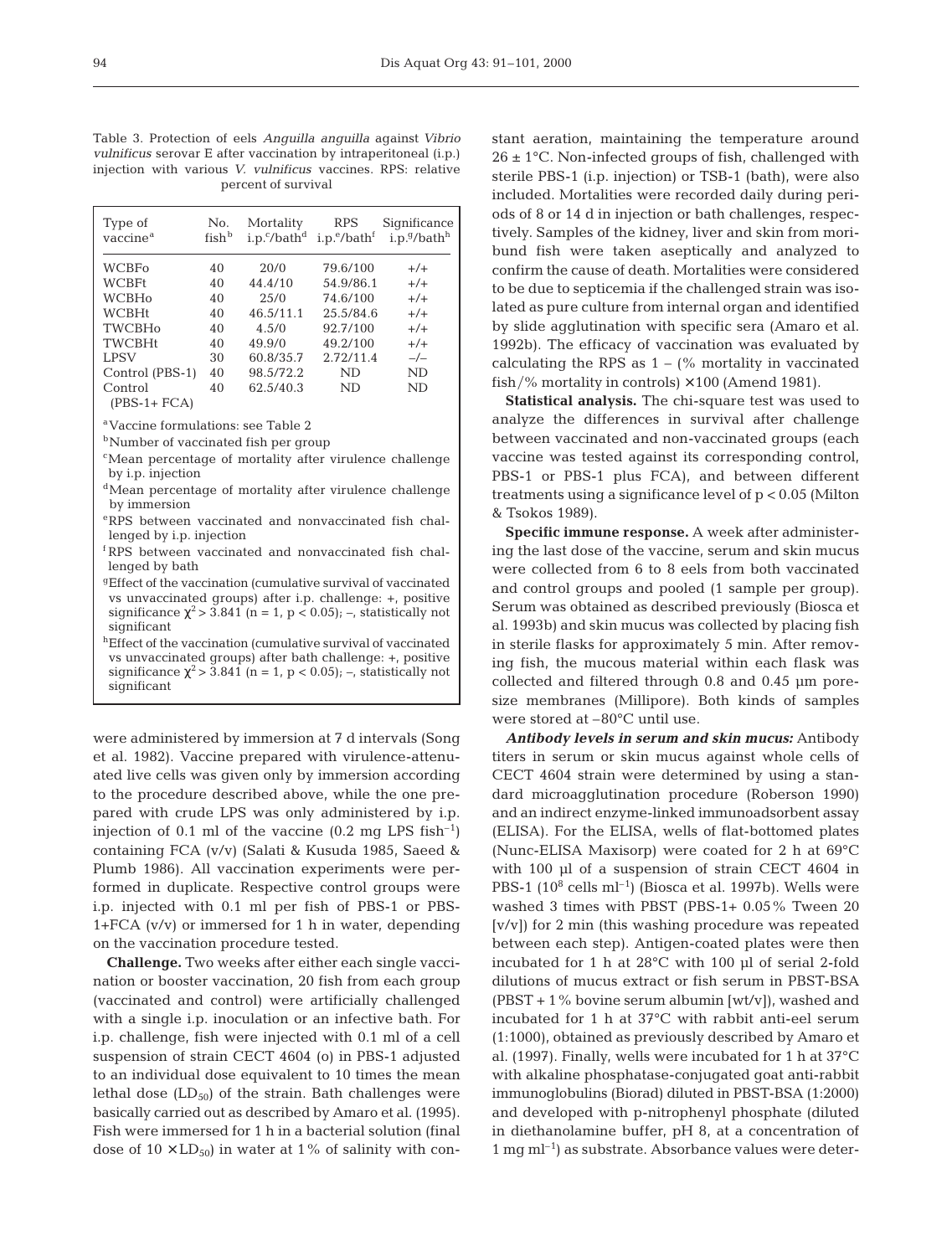mined after incubating plates for 1 h at 37°C in the dark using a microplate reader (Multiscan microtiter plate reader) set at 405 nm. Positive reaction was set at an optical density (OD) equal to or greater than 0.2 after subtraction of values for negative controls (samples from non-immunized eels).

*Bacterial survival in serum and skin mucus:* Bactericidal and bacteriostatic activities in serum or skin mucus from vaccinated and unvaccinated eels were measured as the survival percentage of the CECT 4604 strain in these fluids, according to the procedure set out by Amaro et al. (1997). Briefly, stationary-phase bacteria resuspended in PBS-1 were inoculated in duplicate in samples of mucus and serum from vaccinated and control eels at a level of around  $10<sup>5</sup>$  colony forming units (cfu)  $ml^{-1}$  and incubated at 25°C for 4 h. Viable-cell counts were determined by drop plating serial dilutions on TSA-1 (Hoben & Somasegaran 1982).

**Dot blot assay.** Thermostable 'O' antigens (whole cell extract after heating at 100°C for 2 h), outer membrane proteins (OMPs), crude LPS and ECPs were obtained from strain CECT 4604 as previously described (Amaro et al. 1992b, Biosca et al. 1993a, Biosca et al. 1996). Purified LPS was obtained by the water-phenol procedure of Westphal & Jann (1965). The presence of the endotoxin and the whole O-side chain was investigated by SDS-PAGE and immunostaining according to Amaro et al. (1992a). Thermostable 'O' antigens from strain CECT 4606 of *Vibrio vulnificus* biotype 1 were also obtained. Indirect dot blot assays were performed by the method described by Burreson & Frizzell (1986) and Cipriano et al. (1985) with some modifications (Amaro et al. 1997). Briefly, antigens (whole-cells  $[10^6 \text{ cells}]$ , ECPs  $[1 \text{ µq of protein}]$ , 'O' antigens  $[10^6 \text{ cells}]$ , OMPs [1  $\mu$ g], crude LPS [1  $\mu$ g], and purified LPS [1  $\mu$ g]) were fixed on nitrocellulose papers. Membranes were incubated with eel serum, and immunological reactions were revealed as previously described (Amaro et al. 1997). Whole cells of strain HB-101 of *Escherichia coli* were used as a negative control.

#### **RESULTS**

#### **Protection of eels vaccinated by injection**

To evaluate the degree of protection, we compared survival percentages between vaccinated eels and controls inoculated with PBS-1 or PBS-1 plus FCA (in the case of vaccines containing LPS or inactivated ECPs). With the exception of LPS vaccine, all the vaccine formulations gave a significant protection after delivering 2 doses, regardless of the virulence challenge procedure (Table 3). The RPS values were always higher when the pathogen was challenged by bath than by i.p. injection (Table 3). Crude LPS samples used for vaccination contained the endotoxin and the whole O-side chain (data not shown). Eels immunized with the oil-adjuvanted LPS vaccine were slightly protected, but no significant difference was detected when compared to the controls  $(p > 0.05)$ . With regard to the inactivation procedure, no significant difference was found between treatment with formalin and treatment with formalin plus heating  $(p >$ 0.05). In all cases, the vaccines prepared from capsulated whole-cells (WCBFo, WCBHo and TWCBHo) were more effective than those prepared from uncapsulated cells (WCBFt, WCBHt and TWCBHt) (Table 3) and this difference was statistically significant ( $p <$ 0.05). In fact, when opaque bacterins were used, an RPS of 100% was achieved after bath challenge of the pathogen. When RPS was less than 100%, a significant increase of protection  $(p < 0.05)$  was detected after the enrichment of the vaccines with toxoids (Table 3). Taking all these data together, the optimal protection was provided by the toxoid-enriched capsulated whole-cell vaccine, with RPS values of 93 and 100% after i.p. and bath challenge, respectively.

#### **Effect of booster on vaccination by immersion**

Two highly effective bacterins (WCBFo and WCBHo) were selected to assay the booster effect when they were administered by prolonged immersion. Results of the immersion vaccination experiments are illustrated in Fig. 1. Although eels responded after a double exposure to the vaccine, a triple one resulted in increased protection: the RPS obtained after bath challenge with the pathogen (around 70%) was significantly higher than those found in fish doubly exposed to vaccine



Fig. 1. Effect of number of doses of *Vibrio vulnificus* serovar E vaccines delivered by prolonged immersion on the level of protection of eels, measured as the relative percent survival (RPS)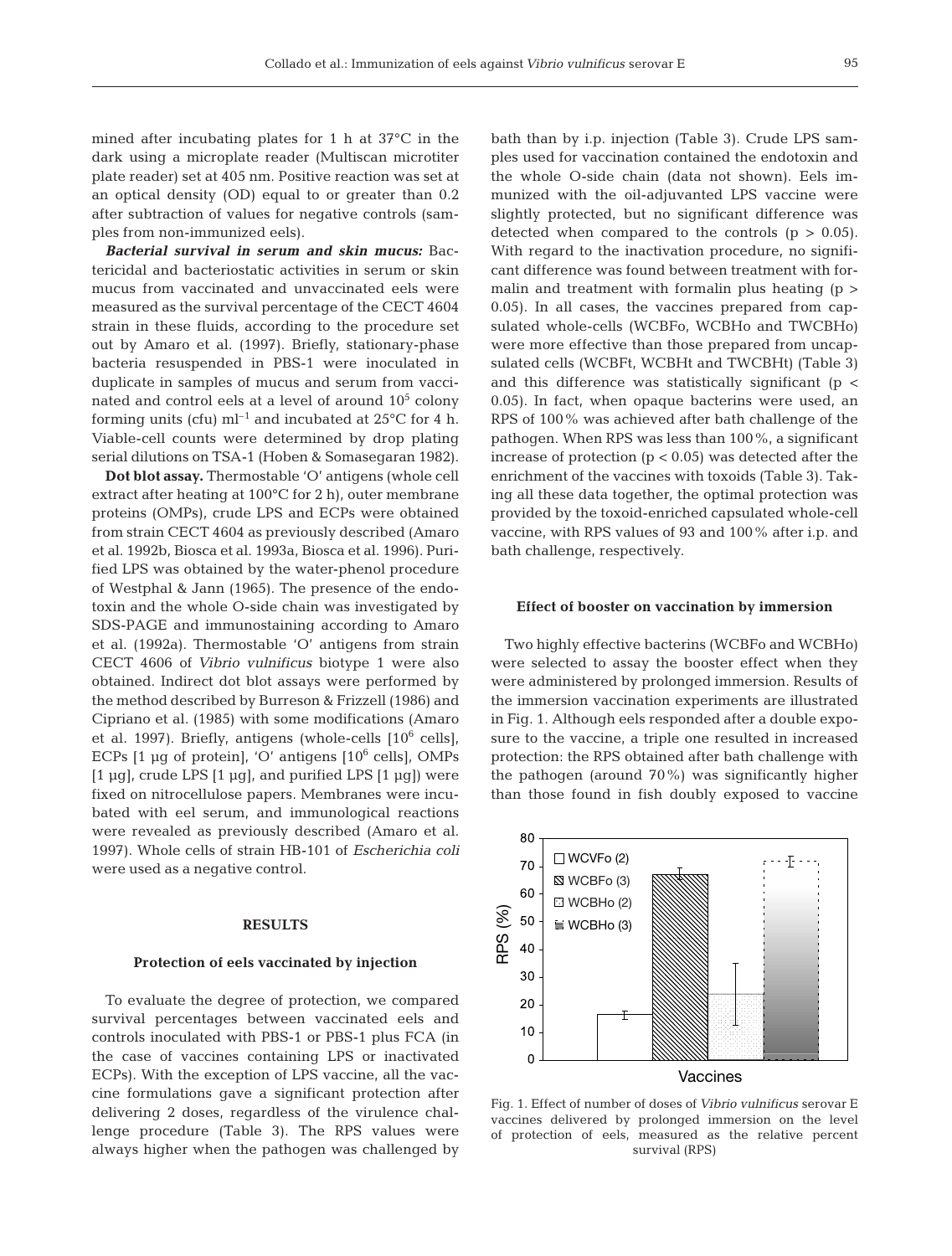(RPS around 20%) (Fig. 1). Therefore, the subsequent immersion experiments were performed exposing eels to the different vaccines 3 times. The temperature of the vaccination bath (26  $\pm$  1°C) was adequate for eels to develop satisfactory protection.

#### **Protection of eels vaccinated by immersion**

Eels were protected against*Vibrio vulnificus* serovar E after the administration of a triple dose of the vaccines by prolonged immersion (Table 4). In all cases, the differences in survival between vaccinated and control animals were statistically significant according to chi-square analysis (Table 4). As occurred in injection vaccination, the vaccines prepared with capsulated cells were the most effective ones (Table 4), but the difference in RPS with translucent vaccines was only statistically significant when the pathogen was i.p. challenged (Table 4). The effect of the addition of toxoids on improving protection was not significant  $(p > 0.05)$ . The RPS values of eels immunized with the live vaccine (derived from the strain NCIMB 2137 constitutively translucent and avirulent by bath challenge)

Table 4. Protection of eels *Anguilla anguilla* against *Vibrio vulnificus* serovar E after vaccination by prolonged immersion (3 doses) with various *V. vulnificus* vaccines. i.p.: intraperitoneal; RPS: relative percent survival

| Type of<br>vaccine <sup>a</sup> | No.<br>fish <sup>b</sup> | Mortality<br>$i.p.^c/bath^d$ | <b>RPS</b><br>i.p. <sup>e</sup> /bath <sup>f</sup> | Significance<br>i.p.9/bath <sup>h</sup> |
|---------------------------------|--------------------------|------------------------------|----------------------------------------------------|-----------------------------------------|
| <b>WCBFo</b>                    | 40                       | 50/22.2                      | 49.2/69.2                                          | $+/-$                                   |
| <b>WCBFt</b>                    | 40                       | 70/25.1                      | 28.9/65.1                                          | $+/-$                                   |
| <b>WCBHo</b>                    | 40                       | 41.6/19.1                    | 57.7/73.5                                          | $+/-$                                   |
| <b>WCBHt</b>                    | 40                       | 60.5/28.3                    | 38.5/60.8                                          | $+/-$                                   |
| <b>TWCBHo</b>                   | 40                       | 52.3/21.4                    | 46.8/70.3                                          | $+/-$                                   |
| <b>TWCBHt</b>                   | 40                       | 58.3/37.5                    | 40.7/48                                            | $+/-$                                   |
| <b>LCV</b>                      | 40                       | 75.0/30.1                    | 23.8/58.3                                          | $+/-$                                   |
| Control<br>(PBS-1/TSB-1)        | 40                       | 98.5/72.2                    |                                                    |                                         |

aVaccine formulations: see Table 2

**b**Number of vaccinated fish per group

- cMean percentage of mortality after virulence challenge by i.p. injection
- <sup>d</sup>Mean percentage of mortality after virulence challenge by bath
- eRPS between vaccinated and nonvaccinated fish challenged by i.p. injection
- f RPS between vaccinated and nonvaccinated fish challenged by bath
- <sup>g</sup>Effect of the vaccination (cumulative survival of vaccinated vs unvaccinated groups) after i.p. challenge: +, positive significance  $\chi^2$  > 3.841 (n = 1, p < 0.05); –, statistically not significant
- hEffect of the vaccination (cumulative survival of vaccinated vs unvaccinated groups) after bath challenge: +, positive significance  $\chi^2$  > 3.841 (n = 1, p < 0.05); –, statistically not significant

were similar to those obtained with bacterins derived from translucent inactivated cells (Table 4). As occurred for i.p. vaccination, the RPS values after bath challenge were higher than after injection challenge. In general, the inactivation with formalin and heating resulted in a slightly higher level of protection, although the differences between these and those inactivated only with formalin were not significant  $(p > 0.05)$ .

# **Immune response of vaccinated eels**

Bactericidal/bacteriostatic effect of serum and mucus

Strain CECT 4604 of *Vibrio vulnificus* serovar E survived in samples of serum and skin mucus from unvaccinated eels under the conditions assayed (Figs. 2 & 3). However, the fate of bacterial cells in serum and mucus from vaccinated eels was variable, depending on the vaccination procedure. Sera from injection vaccinated eels showed bactericidal activity, especially sera from fish vaccinated with TWCBHo (Fig. 2A). However, the pathogen survived in sera from immersion vaccinated eels, with the exception of the sera from fish vaccinated with live-cell vaccine, which showed a slight bactericidal activity (Fig. 2B). In contrast, cells survived and multiplied in skin mucus from injection vaccinated eels (Fig. 3A) but were sensitive to the bactericidal activity of mucus from immersion vaccinated eels, regardless the type of vaccine (Fig. 3B).



Fig. 2. Survival of capsulated cells of strain CECT 4604 of*Vibrio vulnificus* serovar E in serum obtained from eels immunized by either (A) intraperitoneal injection or (B) immersion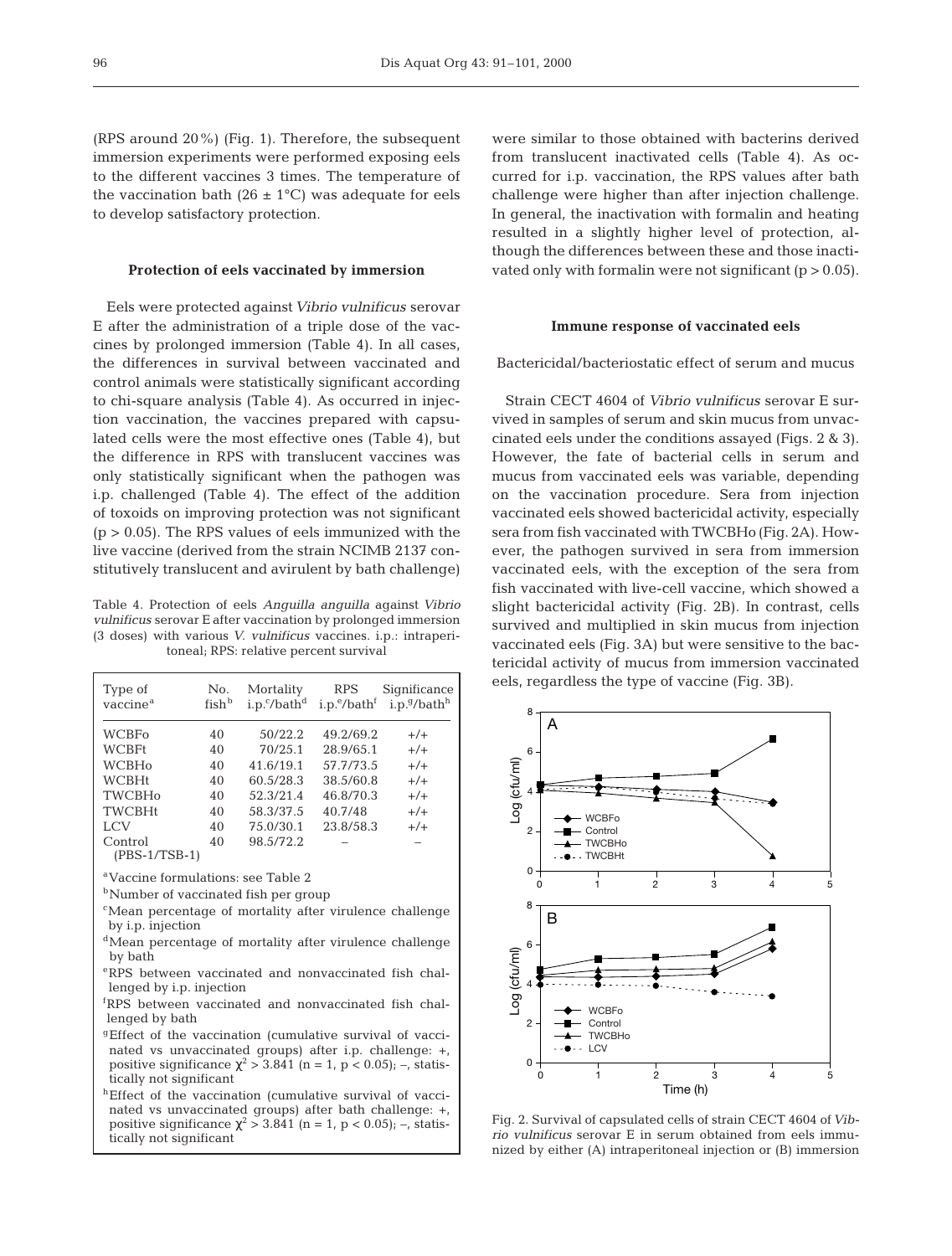

Fig. 3. Survival of capsulated cells of strain CECT 4604 of *Vibrio vulnificus* serovar E in skin mucus obtained from eels immunized by either (A) intraperitoneal injection or (B) immersion

#### Effect of vaccination on antibody levels

The immunized fish exhibited a specific humoral response, with antibody titers varying depending on the vaccine formulation and the vaccination procedure. Titers obtained by ELISA are shown in Table 5. In serum, the highest titers were found in eels vaccinated by injection, whereas in mucus the highest titers were found after immersion (Table 5). With respect to

Table 5. Antibody titers in eels *Anguilla anguilla* vaccinated with various *Vibrio vulnificus* serovar E vaccines by intraperitoneal (i.p.) injection and prolonged immersion (3 doses)

| Type of<br>vaccine <sup>a</sup> |       | Antibody titer<br>in serum <sup>b</sup> |                | Antibody titer<br>in mucus <sup>b</sup> |  |
|---------------------------------|-------|-----------------------------------------|----------------|-----------------------------------------|--|
|                                 | i.p.  | Immersion                               | i.p.           | Immersion                               |  |
| WCBFo                           | 1200  | < 50                                    | $\mathord{<}2$ |                                         |  |
| WCBFt                           | 600   | ${<}50$                                 | $\langle$ 2.   | 4                                       |  |
| WCBHo                           | 2400  | < 50                                    | $\langle$ 2.   | $<$ 2                                   |  |
| WCBHt                           | 300   | < 50                                    | $\langle$ 2.   | $<$ 2                                   |  |
| <b>TWCBHo</b>                   | 48000 | 200                                     | $\langle$ 2.   | 16                                      |  |
| <b>TWCBHt</b>                   | 36000 | 200                                     | $\langle$ 2.   | 16                                      |  |
| <b>LPSV</b>                     | 3200  |                                         | $\langle$ 2.   |                                         |  |
| LCV                             |       | 150                                     |                | - 2                                     |  |

<sup>a</sup> Vaccine formulations: see Table 2

bTiter of antibody against *V. vulnificus* serovar E strain CECT 4604 determined by ELISA. Titer was expressed as the reciprocal of the highest dilution giving a positive response. Positive reaction was set at an OD equal to or greater than 0.2 after subtraction of values for negative controls (samples from non immunized eels)

the vaccine formulation, the use of opaque cells instead of translucent ones increased antibody titers in the serum. These increased spectacularly when toxoids were added to the vaccine (from 300/2400 to 36 000/48 000 for eels vaccinated by injection, and from <1:50 to 1:200 for eels immunized by immersion) (Table 5). Titers obtained by microagglutination were always lower than those obtained by ELISA. These titers ranged from 1:4 to 1:8 for fish injected with WCB or LPSV, from 1:64 to 1:128 for fish injected with toxoid-enriched vaccines, and from 1:2 to 1:4 for fish vaccinated by immersion. There were no significant differences between titers obtained after a double or a triple immersion exposure to the vaccines (data not shown).

A very low antibody response was detected in mucus by both ELISA and microagglutination. Samples from injection vaccinated eels were negative in both assays (titer <1:2), and samples from immersion-vaccinated eels showed antibody titers from <1:2 to 1:16 (Table 5) by ELISA, and <1:2 by microagglutination, regardless of the route of delivery and the vaccine tested. Analogous to the serum, the highest antibody levels were detected in mucus from fish immunized with toxoidenriched bacterins.

### Antibody recognition of specific antigens

The bacterial antigens recognized by immune sera were investigated with an indirect dot blot assay using pooled sera from unvaccinated and injection vaccinated fish as negative and positive standards, respectively. Sera from i.p. immunized eels reacted specifically with whole cells, 'O' antigen, crude LPS, OMP extract and ECPs from CECT 4604 strain, but did not recognize the purified LPS of this strain (Fig. 4). The



Fig. 4. Recognition of specific antigens by serum from injection-vaccinated eels with a toxoid-enriched bacterin against *Vibrio vulnificus* serovar E using an indirect dot blot assay. a2: whole cells of CECT 4604; a4: whole cells of CECT 4606; a6: 'O' antigen of CECT 4606; b1: 'O' antigen of CECT 4604; b3: crude LPS of CECT 4604; b5: purified LPS of CECT 4604; b7: ECPs of CECT 4604; c2: OMPs of CECT 4604; c4: whole cells of *Escherichia coli* HB-101; c6, PBS-1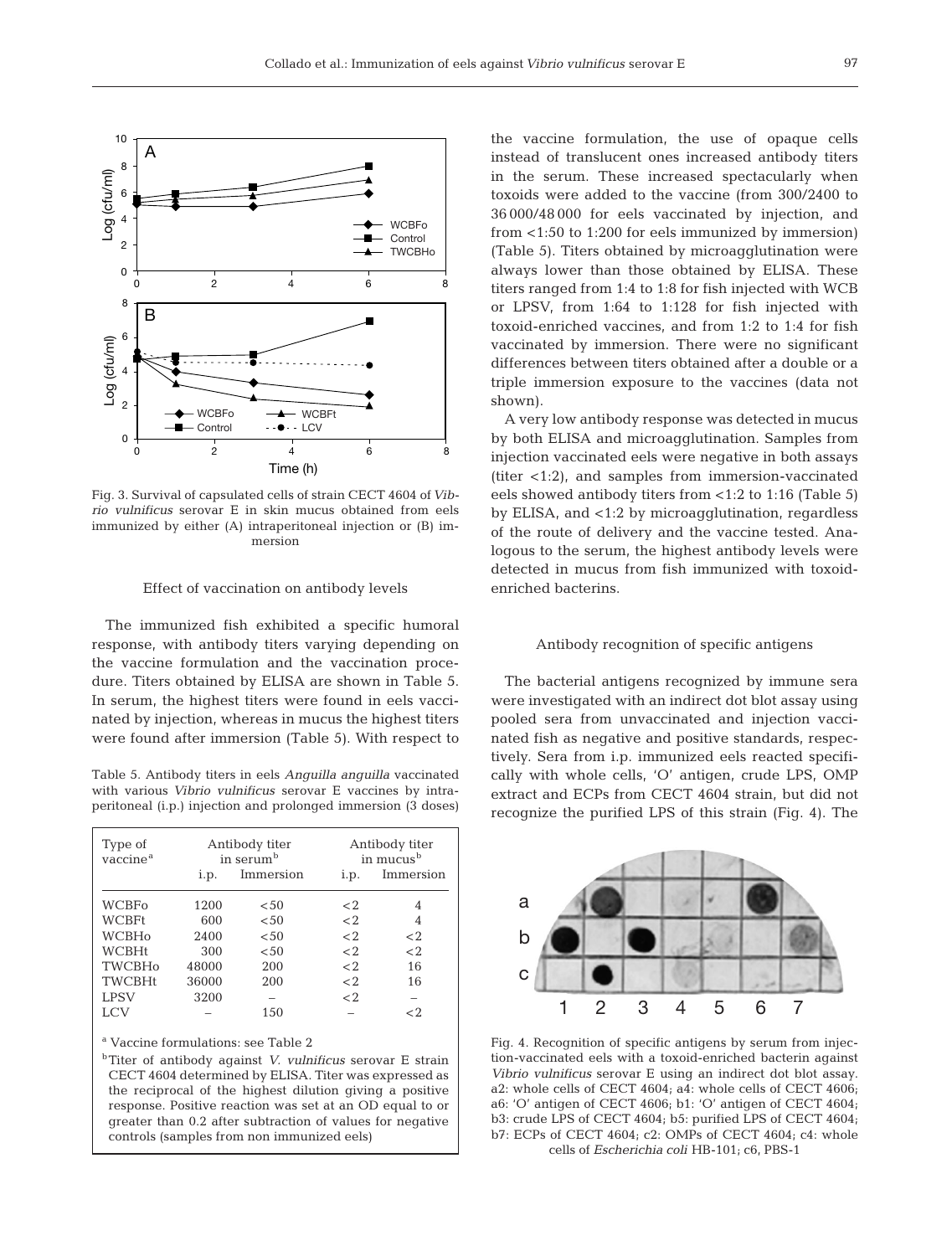purified LPS samples were enriched in the endotoxic fraction and lacked most of O-side chains, specially those of the highest molecular weight (data not shown). In contrast, sera from immersion vaccinated fish only reacted against 'O' antigen from CECT 4604 strain (results not shown). Although whole cells of biotype 1 were not recognized, the 'O' antigen strongly reacted with sera from i.p. immunized eels (Fig. 4). In general, whole cells, 'O' antigens and OMP extracts of serovar E were better recognized than the ECPs by sera from injection-vaccinated eels (Fig. 4).

# **DISCUSSION**

The majority of the vaccine formulations developed in the present study protected eels against *Vibrio vulnificus* serovar E when they were administered by either i.p. injection or prolonged immersion. For vaccination experiments we selected a water temperature of around 26°C, the average temperature used in intensive eel culture facilities. At this temperature, the immune system in eels with a body weight of around 10 g worked well enough to defend them against vibriosis due to *V. vulnificus*.

Firstly, we tested different formulations of whole-cell vaccines (capsulated- and uncapsulated-cell bacterins, either enriched or not with toxoids), 2 procedures of cell inactivation (treatment with formalin, with and without heating), and 2 delivery methods (i.p. injection and immersion). It has been reported that heating can induce antigenic changes and produce a decrease in RPS values (Al-Harbi & Austin 1993). However, we did not find significant differences in the degree of protection depending on the cell inactivation procedure. In accordance with numerous reports, the effectiveness of the vaccination was dependent on the route of administration, and was significantly higher when vaccination was carried out by injection (Song & Kou 1981, Velji et al. 1990, Loghothetis & Austin 1994, Palm et al. 1998, Kim et al. 2000). This difference may be due to the lower amount of antigen absorbed by eels when the vaccine is administered by immersion. This could also explain why the RPS values obtained were higher after a bath challenge.

All vaccines containing capsulated cells conferred higher degrees of protection than the homologous ones prepared with uncapsulated cells, irrespective of the route of administration. The RPS was 100% for opaque bacterins delivered by injection and tested by bath challenge. Capsule is an essential virulence factor for this pathogen: it confers resistance to human serum and phagocytosis (Biosca et al. 1993b, Amaro et al. 1994, 1997), and the ability to infect eels through water (Amaro et al. 1995). Our results demonstrate

that the presence of capsular antigens in the vaccine formulation significantly enhances the degree of protection.

We also tested the role of toxoids as immunoprotective antigens. This role has been demonstrated for vibriosis caused by *Vibrio anguillarum* and pasteurellosis (Santos et al. 1991, Magariños et al. 1994). *V. vulnificus* serovar E produces thermolabile exotoxins and exoenzymes, mainly hemolysins and proteases, which are highly toxic for eels, that are essential virulence factors (Biosca & Amaro 1996). The effect of the addition of toxoids to bacterins was variable, depending on the route of administration. Toxoids significantly increased immunoprotection only when vaccines were i.p. delivered, with RPS values higher than 90% even when the pathogen was i.p. challenged. These results could suggest that toxoids were not well absorbed through skin and gills, or that the concentration tested was not suitable for immersion immunization. In fact, our recent results, working with an improved vaccine, seem to support the last suggestion (authors' unpubl. data). Therefore, the effectiveness of the tested vaccines was dependent on their formulation, with capsular antigens and toxoids playing a decisive role in the protective immunity induced in eels.

We also tested the efficacy of LPS-based and attenuated live vaccines. LPS is an essential virulence factor for *Vibrio vulnificus* serovar E, conferring resistance to eel serum complement (Amaro et al. 1997). However, survival of eels immunized with the LPS-based vaccine was not significantly different from that of the control groups. This result could suggest that LPS from *V. vulnificus* serovar E is not a protective immunogen for eels, at least at the assayed concentration. Similar results have been reported for Japanese eels immunized with LPS from *Edwardsiella tarda* (Gutiérrez & Miyazaki 1994). However, both results contrast with those reported for other fish species that become well protected against several bacterial diseases after immunization with LPS-based vaccines (Fukuda & Kusuda 1985, Salati & Kusuda 1985, Velji et al. 1990). LCV was prepared with strain ATCC 2137 that is avirulent by bath, because it lacks capsule (Amaro et al. 1995). The results on eel protection were similar to those obtained with translucent-cell bacterins. This finding supports that cells in LCV need to be capsulated to induce a good protection and confirms the role of capsule as protective immunogen.

When vaccines were administered by prolonged immersion a triple exposure was needed to achieve a significant protection. This method of delivery is quicker, easier, more economical and less stressing than the injection method and could be used in eel culture facilities. Some authors have reported that delivering only 2 doses is enough to achieve similar protec-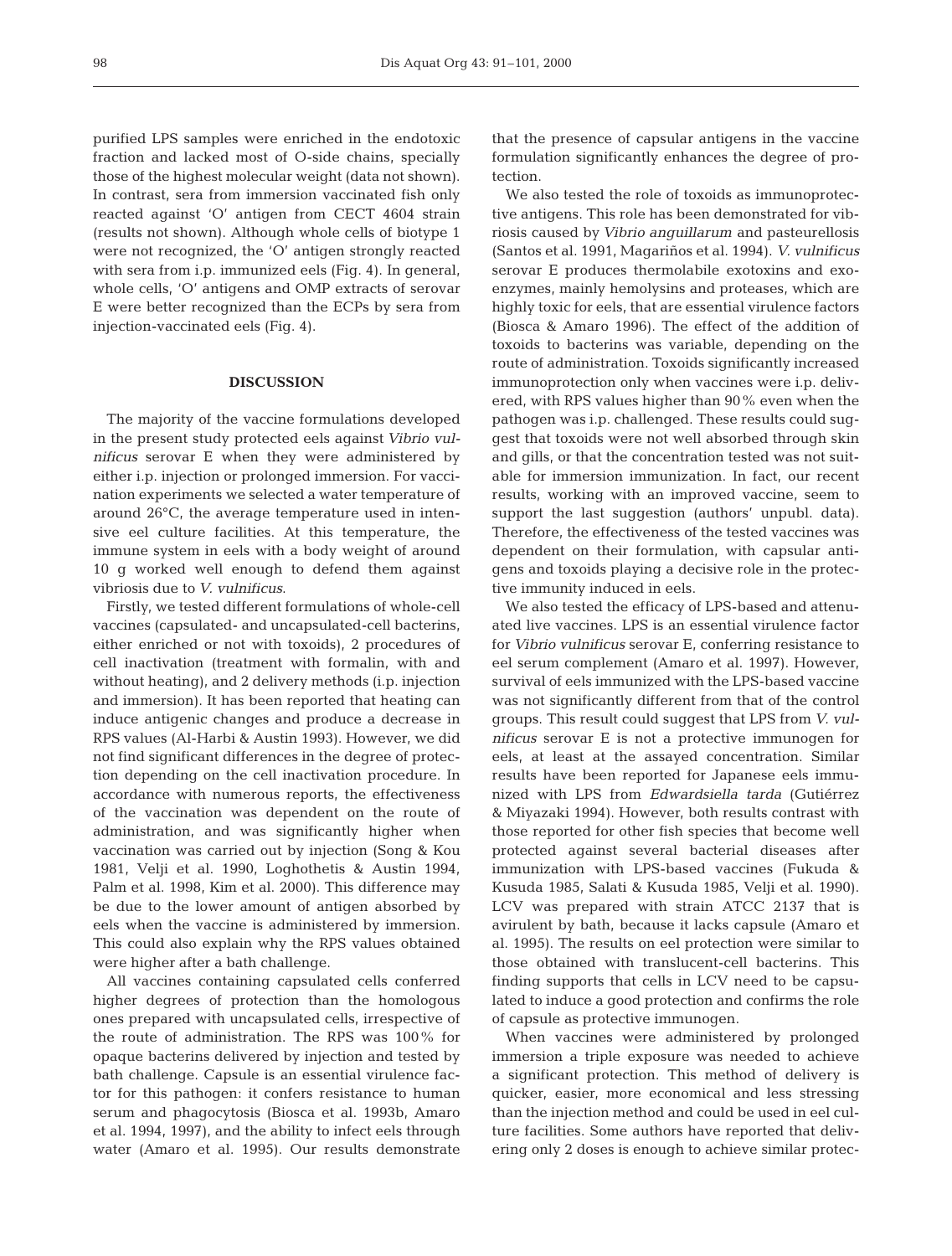**99** 

tion in other fish species (Song et al. 1982, Magariños et al. 1994, 1999, Gravningen et al. 1998, Palm et al. 1998).

Serum and skin mucus of fish contain antibodies, complement, etc. (Rombout et al. 1986, Austin & Mc-Intosh 1988, Itami 1993) and act as lines of defense against pathogenic microorganisms. The results of this study have shown that antibody titers exhibited by fish immunized with the different vaccines were moderate or high in serum and low or nearly absent in mucus. We did not find a significant increase in antibody titers after the third administration by immersion, but we can not conclude that eels lack anamnesic response. In fact, further experiments performed by our research team confirm that the antibody levels increase spectacularly when immunized fish are exposed to low doses of the pathogen (data not shown). Serum from injection vaccinated fish mainly reacted against whole capsulated cells, 'O' antigens, crude LPS and OMP fractions of *Vibrio vulnificus* serovar E, which is evidence of their effective role in inducing specific humoral response. This serum also recognized 'O' antigen of strain CECT 4606, which do not belong to serovar E. This result suggests that vaccinated eels could develop immunity against other *V. vulnificus* serovars. The immune serum did not react against purified LPS. As we mentioned before, purified LPS samples obtained by the water-phenol procedure of Westphal & Jann (1965) were enriched in the endotoxic fraction, lacking most of O-side bands. These findings support that the endotoxin is not immunogenic and the O-side chain is. In serum, and depending on the vaccine, antibody titers were low or moderate (≤1:200) in immersion-vaccinated fish, and high (ranging from 1:300 to 1:48000) in injection-vaccinated fish. In the latter cases, a positive correlation between the level of antibodies and protection was observed, since the highest titers were found in sera from eels immunized with the most protective vaccines. This fact suggests the strong influence that the route of delivery has on the magnitude of specific humoral response, as previously found in other fish species vaccinated against vibriosis (Palm et al. 1998). This influence was also observed in mucus, but in contrast to that found in serum, the route that elicited a specific, but low (titers of 1:4 to 1:16), humoral response was prolonged immersion. Similar results have been found in other fishes that showed negative results in cutaneous mucus after injection vaccination (Cobb et al. 1998). The dilution of mucus, due to the sampling procedure, could partially explain the low antibody levels, but it is also possible that the secretory immunoglobulins were not well recognized by our ELISA.

We evaluated the bactericidal/bacteriostatic effect against *Vibrio vulnificus* serovar E in mucus and serum samples. The results indicate that the vaccine's route of delivery also influences these effects. Bacterial cells were sensitive only to sera from injection vaccinated eels and mucus from immersion vaccinated eels. These findings suggest the existence of a local immune response in eels, with probably different kinetics than that of the systemic response. Although the intensity of the bactericidal effect was related to the antibody level, the specific nature of the inhibitory effect observed in serum and mucus from vaccinated eels has yet to be determined.

In summary, our results demonstrate that a protective response against *Vibrio vulnificus* serovar E is induced in vaccinated eels under laboratory conditions. Among the different vaccine formulations tested, the toxoid-enriched bacterin prepared with capsulated cells was the most effective one, delivered by either injection or immersion. The protective effect in serum and mucus depends on the route of administration, and seems to be related to the production of specific antibodies. Since the presence of *V. vulnificus* represents a threat to susceptible fish species, vaccination of glass eels by immersion upon being brought into culture facilities could be the best strategy to prevent epizootic outbreaks in future. Further field studies are necessary to validate the developed vaccines for large-scale use.

*Acknowledgements.* This work has been financed by projects PETRI 95-0070-OP and CICYT IFD97-0800 from the Ministerio de Educación y Ciencia, Spain. We thank Rafael Ruano and José Tornero from the Generalitat Valenciana for supplying eels for immunization. We also thank Barraclough-Donnellan for their help with the English text.

#### LITERATURE CITED

- Al-Harbi AH, Austin B (1993) The immune response of turbot (*Scophthalmus maximus* L.) to formolized and heat inactivated cells, and subcellular components of a fish pathogenic *Cytophaga*-like bacterium (CLB). Bull Eur Assoc Fish Pathol 13:21–24
- Amaro C, Biosca EG (1996) *Vibrio vulnificus* biotype 2, pathogenic for eels, is also an opportunistic pathogen for humans. Appl Environ Microbiol 62:1454–1457
- Amaro C, Biosca EG, Esteve C, Fouz B, Garay E (1992a) Electrophoretic analysis of heterogeneous lipopolysaccharides from various strains of *Vibrio vulnificus* biotypes 1 and 2 by silver staining and immunoblotting. Curr Microbiol 25:99–104
- Amaro C, Biosca EG, Esteve C, Fouz B, Toranzo AE (1992b) Comparative study of phenotypic and virulence properties in *Vibrio vulnificus* biotype 1 and 2 obtained from a European eel farm experiencing mortalities. Dis Aquat Org 13:29–35
- Amaro C, Biosca EG, Fouz B, Toranzo AE, Garay E (1994) Role of iron, capsule, and toxins in the pathogenicity of *Vibrio vulnificus* biotype 2 for mice. Infect Immun 62: 759–763
- Amaro C, Biosca EG, Fouz B, Alcaide E, Esteve C (1995)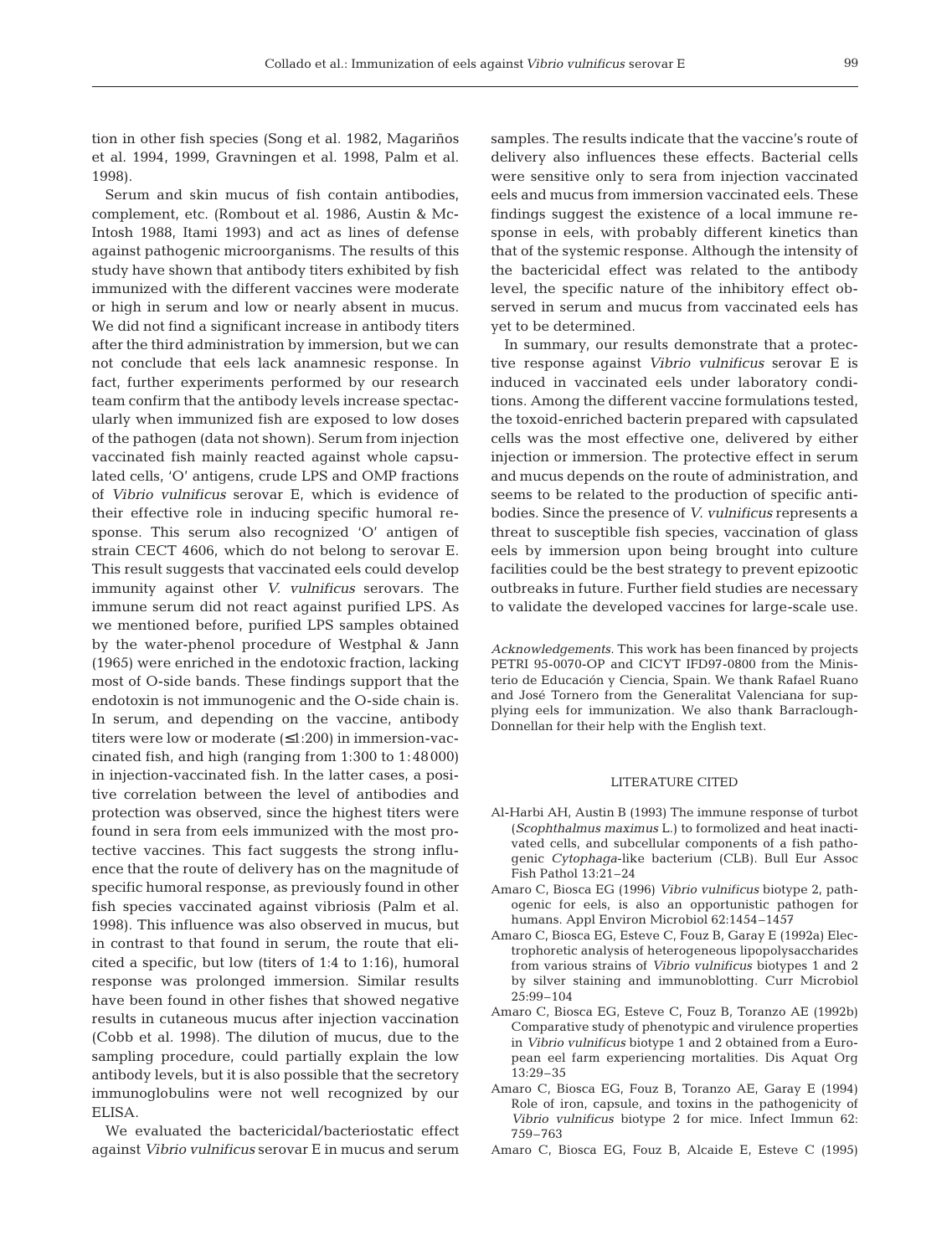Evidence that water transmits *Vibrio vulnificus* biotype 2 infections to eels. Appl Environ Microbiol 61:1133–1137

- Amaro C, Fouz B, Biosca EG, Collado RM, Marco-Noales E (1997) The lipopolysaccharide O side chain of *Vibrio vulnificus* serogroup E is a virulence determinant for eels. Infect Immun 65:2475–2479
- Amend D (1981) Potency testing of fish vaccines. Dev Biol Stand 49:447–454
- Austin A (1983) Vaccine for the control of vibriosis in eels. Vet Rec 22:394–395
- Austin B, Austin DA (1993) *Vibrionaceae* representatives. In: Laird LM (ed) Bacterial fish pathogens. Ellis Horwood Ltd, Chichester, England, p 265–294
- Austin B, MacIntosh D (1988) Natural antibacterial compounds on the surface of rainbow trout, *Salmo gairdneri* Richardson. J Fish Dis 11:275–277
- Biosca EG (1994) Serología y virulencia de *Vibrio vulnificus* biotipo 2. PhD thesis. Universidad de Valencia, Valencia
- Biosca EG, Amaro C (1996) Toxic and enzymatic activities of *Vibrio vulnificus* biotype 2 with respect to host specificity. Appl Environ Microbiol 62:2331–2337
- Biosca EG, Amaro C, Esteve C, Alcaide E, Garay E (1991) First record of *Vibrio vulnificus* biotype 2 from diseased European eel, *Anguilla anguilla* L. J Fish Dis 14:103–109
- Biosca EG, Garay E, Toranzo AE, Amaro C (1993a) Comparison of the outer membrane profile of *Vibrio vulnificus* biotypes 1 and 2. FEMS Microbiol Lett 107:217–222
- Biosca EG, Llorens H, Garay E, Amaro C (1993b) Presence of a capsule in*Vibrio vulnificus* biotype 2 and its relationship to virulence for eels. Infect Immun 61:1611–1618
- Biosca EG, Oliver JD, Amaro C (1996) Phenotypic characterization of *Vibrio vulnificus* biotype 2, a lipopolysaccharidebased homogeneous serogroup within *Vibrio vulnificus*. Appl Environ Microbiol 62:918–927
- Biosca EG, Amaro C, Larsen JL, Pedersen K (1997a) Phenotypic and genotypic characterization of *Vibrio vulnificus*: proposal for the substitution of the subspecific taxon for serovar. Appl Environ Microbiol 63:1460–1466
- Biosca EG, Marco-Noales E, Amaro C, Alcaide E (1997b) An enzyme-linked immunosorbent assay for detection of *Vibrio vulnificus* biotype 2: development and field studies. Appl Environ Microbiol 63:537–542
- Bradford MM (1976) A rapid and sensitive method for the quantitation of microgram quantities of protein utilizing the principle of protein-dye binding. Anal Biochem 72: 248–254
- Burreson EM, Frizell LJ (1986) The seasonal antibody response in juvenile summer flounder (*Paralychthys dentatus*) to the hemoflagellate *Tripanoplasma bullocki*. Vet Immunol Immunopathol 12:395–402
- Cipriano RC, Pyle JB, Starliper CE, Pyle SW (1985) Detection of *Vibrio anguillarum* antigen by the dot blot assay. J Wildl Dis 21:211–218
- Cobb CS, Levy MG, Noga EJ (1998) Acquired immunity to amyloodiniosis is associated with antibody response. Dis Aquat Org 34:125–133
- Dalsgaard I, Hoi L, Siebeling RJ, Dalsgaard A (1998) Indolepositive *Vibrio vulnificus* isolated from disease outbreaks on a Danish eel farm. Dis Aquat Org 35:187–194
- Dec C, Angelidis P, Baudin FL (1990) Effects of oral vaccination against vibriosis in turbot, *Scophthalmus maximus* (L.) and sea bass, *Dicentrachus labrax* (L.). J Fish Dis 13: 369–376
- Filip C, Fletcher G, Wulf JL, Earhart CF (1973) Solubilization of the cytoplasmic membrane of *Escherichia coli* by the ionic detergent, sodium lauryl sarkosynate. J Bacteriol 115:717–722
- Fukuda Y, Kusuda R (1985) Vaccination of yellowtail against pseudotuberculosis. Fish Pathol 20:421–425
- Gotschlich EC (1993) Immunity to extracellular bacteria. In: Paul WE (ed) Fundamental immunology. Raven Press Ltd, New York, p 1287–1298
- Gravningen K, Thorarinsson R, Johansen LH, Nissen B, Rikardsen KS, Greger E, Vigneulle M (1998) Bivalent vaccines for sea bass (*Dicentrachus labrax*) against vibriosis and pasteurellosis. J Appl Ichthyol 14:159–162
- Gutiérrez MA, Miyazaki, T (1994) Responses of Japanese eels to oral challenge with *Edwarsiella tarda* after vaccination with formalin-killed cells or lipopolysaccharide of the bacterium. J Aquat Anim Health 6:110–117
- Hoben HJ, Somasegaran P (1982) Comparison of the pour, spread and drop plate methods for enumeration of *Rhizobium* spp. in inoculants made from presterilized peat. Appl Environ Microbiol 44:1246–1247
- Høi L (1999) *Vibrio vulnificus* in Denmark, ocurrence, isolation and characterization. PhD thesis, Department of Veterinary Microbiology, The Royal Veterinary and Agricultural University, Copenhagen, Denmark
- Horne MT, Ellis AE (1988) Strategies of fish vaccination. In: Ellis AE (ed) Fish vaccination. Academic Press Ltd, London, p 67–84
- Itami I (1993) Defense mechanism of Ayu skin mucus. J Shimonoseki Univ Fish 42:1–71
- Kim KH, Hwang YJ, Cho JB, Park S II (2000) Immunization of cultured juvenile rockfish *Sebastes schlegeli* against *Microcotyle sebastis* (Monogea). Dis Aquat Org 40:29–32
- Larsen JL (1988) A successful vaccination trial with a trivalent vaccine. Bull Eur Assoc Fish Pathol 8:82–84
- Liu PV (1957) Survey of hemolysin production among species of Peudomonads. J Bacteriol 74:718–727
- Loghothetis PN, Austin B (1994) Immune response of rainbow trout (*Oncorhynchus mykiss*, Walbaum) to *Aeromonas hydrophila*. Fish Shellfish Immunol 4:239–254
- Magariños B, Romalde L, Santos Y, Casal JF, Barja JL, Toranzo AE (1994) Vaccination trials on gilthead seabream (*Sparus aurata*) against *Pasteurella piscicida*. Aquaculture 120:201–208
- Magariños B, Romalde L, Barja JL, Núñez S, Toranzo AE (1999) Protection of gilthead seabream against *Pasteurella piscicida* at the larval stages. Bull Eur Assoc Fish Pathol 19: 159–161
- Milton JS, Tsokos JO (1989) Estadística para Biología y Ciencias de la Salud. Interamericana McGraw-Hill, Spain
- Muroga K, Jo Y, Nishibuchi M (1976a) Pathogenic *Vibrio* isolated from culture eels. I. Characteristics and taxonomic status. Fish Pathol 11:141–145
- Muroga K, Jo Y, Nishibuchi M (1976b) Pathogenic *Vibrio* isolated from culture eels. I. Physiological characteristics and pathogenicity. Fish Pathol 11:147–151
- Palm RC Jr, Landolt ML, Busch RA (1998) Route of vaccine administration: effects on the specific humoral response in rainbow trout *Oncorhynchus mykiss*. Dis Aquat Org 33: 157–166
- Quentel C, Ogier de Baulny M (1995) Vaccination of juvenile turbot, *Scophthalmus maximus* L., against vibriosis. Aquaculture 132:125–131
- Roberson BS (1990) Bacterial agglutination. In: Stolen JS, Fletcher TC, Anderson DP, Roberson BS, van Muiswinkel WB (eds) Techniques in fish immunology. SOS Publications, Fair Haven, NJ, p 81–86
- Romalde JL, Silva R, Riaza A, Toranzo AE (1996) Long-lasting protection against turbot streptococcosis obtained with a toxoid-enriched bacterin. Bull Eur Assoc Fish Pathol 16: 169–171